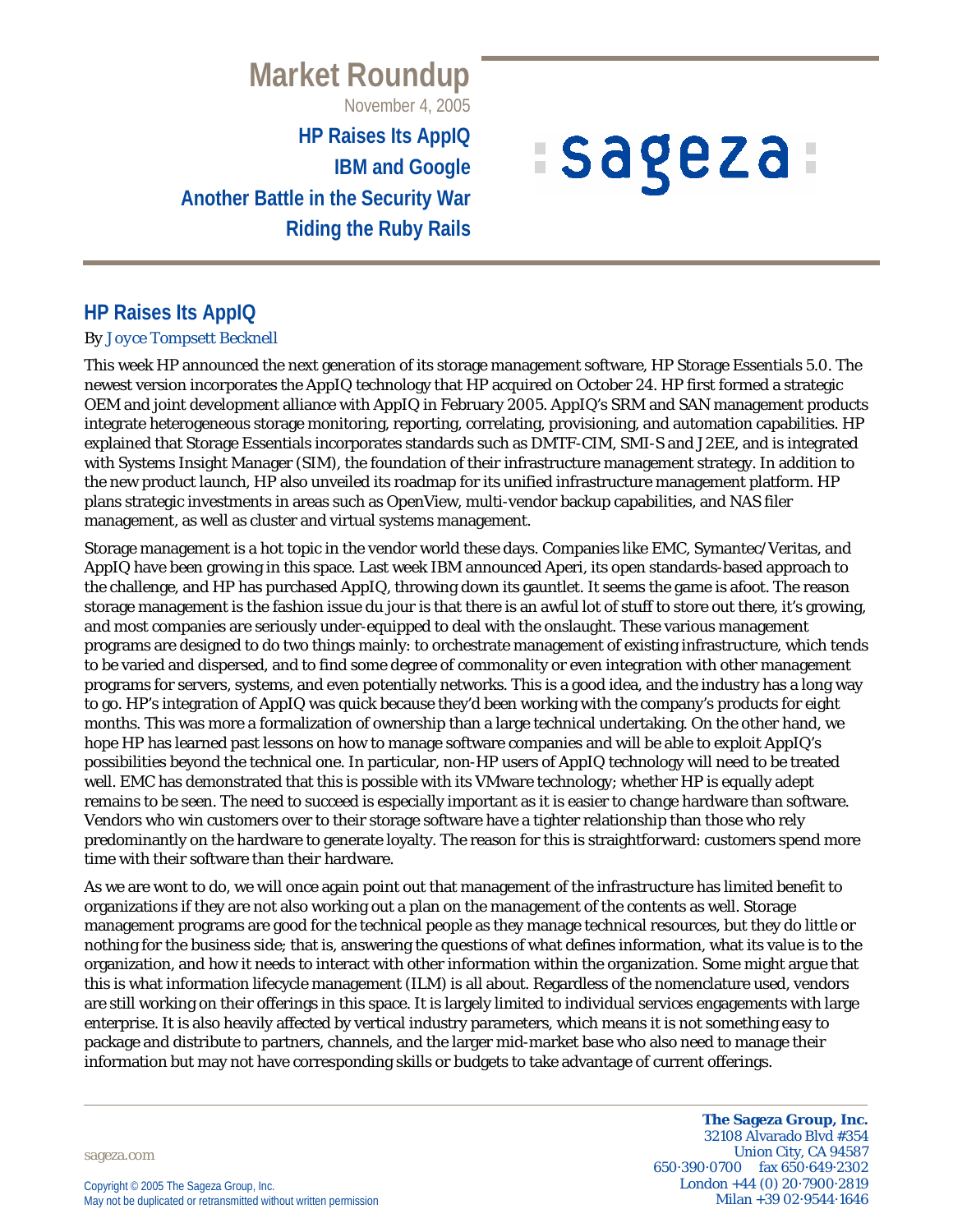### **IBM and Google**

#### *By Jim Balderston*

IBM has announced a new plug-in for its enterprise search technology enabling it to integrate with the Google Desktop for Enterprise, a free download which allows users to search for content on their desktops. IBM's WebSphere Information Integrator OmniFind uses the Google feature to extend its function into the user's own desktop, and even allows users to search for information and files across the enterprise. This latest announcement follows an earlier deal between the two companies, in which the Google Enterprise Desktop was integrated into Lotus Notes allowing Notes users to search the full text of their email messages.

Much of the news concerning the management of information focuses on storing, securing, and managing ever more daunting amounts of data. Mid-tier companies today are cranking out data — and storing it — at rates seen in large enterprises of just a few years ago. No wonder storage vendors of all sizes and shapes are going gangbusters these days. But there is a big difference between storing and managing information and getting it into the hands of the people that need it.

Google's success in providing useful data search and retrieval on the World Wide Web is well known, and the company has also made sizeable inroads on its desktop search tool as word-of-mouth spreads its value proposition among consumers. With IBM's official adoption of the technology inside the firewall, we suspect Google will gain some street cred there as well even if there is little or no revenue in the deal for the company. IBM can now offer its customers a much more thorough means by which they can find needed information and picks up a little of that Google glamour to boot. Google has been a true innovator in how it delivers services and how it deploys technology. While IBM is no slouch in research or new technology development, rubbing shoulders with some of Google's brains might be the source of even more inspired innovations.

## **Another Battle in the Security War**

#### *By Susan Dietz*

In the wake of near-record security breaches in the past year, several U.S. Congressmen have proposed various pieces of legislation that would enforce tighter security within data storage companies, make notification to consumers mandatory in the wake of any security breach, give consumers ownership over their own data, or combinations of these. Privacy advocacy groups are lobbying for tougher laws and tighter restrictions, while members of Congress wrangle about best overall solutions. As of this writing there have not been any laws passed, but data storage companies seem to believe that it is only a matter of time.

The estimates of how many databases have information about any particular person vary, but for ease of discussion, we're going to estimate fifty. Out of those fifty databases, maybe thirty-nine of them have wildly incorrect information. (Which is one reason a single twenty-something woman gets Viagra spam.) Part of the debate in Congress is about letting consumers own their own data; if that were the case, it would be up to each consumer to "fix" the databases that were incorrect, which brings up its own can of worms. One of the problems with that would be in knowing which databases had which names. Online databases are a person's alter-ego or avatar, and as such, many agree, should be open to being fixed by the consumer. How to go about securing that goal is a bone of contention, however.

An avatar that is under the watchful eye of the government — perhaps in an anti-terrorist database, even by accident — would be extremely difficult for an ordinary citizen to even find, let alone fix. There are stories about eighteen-month-old babies who were not allowed to board planes because their names were on terrorist databases, even though their parents' names were not. These mistakes took an inordinately long time to correct, because government processes are rarely transparent or straightforward, and thus allow that an eighteen-monthold should be considered a terrorist threat. How much worse would it be for the average adult to take himself off of such a database? All the while the trend in information seems to be growing numbers of data stores controlled by both private companies and emerging governmental über-databases. One great fear seems to be a single-source big brother data store containing all of a person's credit information, buying habits, address and phone number,

sageza.com

**The Sageza Group, Inc.** 32108 Alvarado Blvd #354 Union City, CA 94587 650·390·0700 fax 650·649·2302 London +44 (0) 20·7900·2819 Milan +39 02·9544·1646